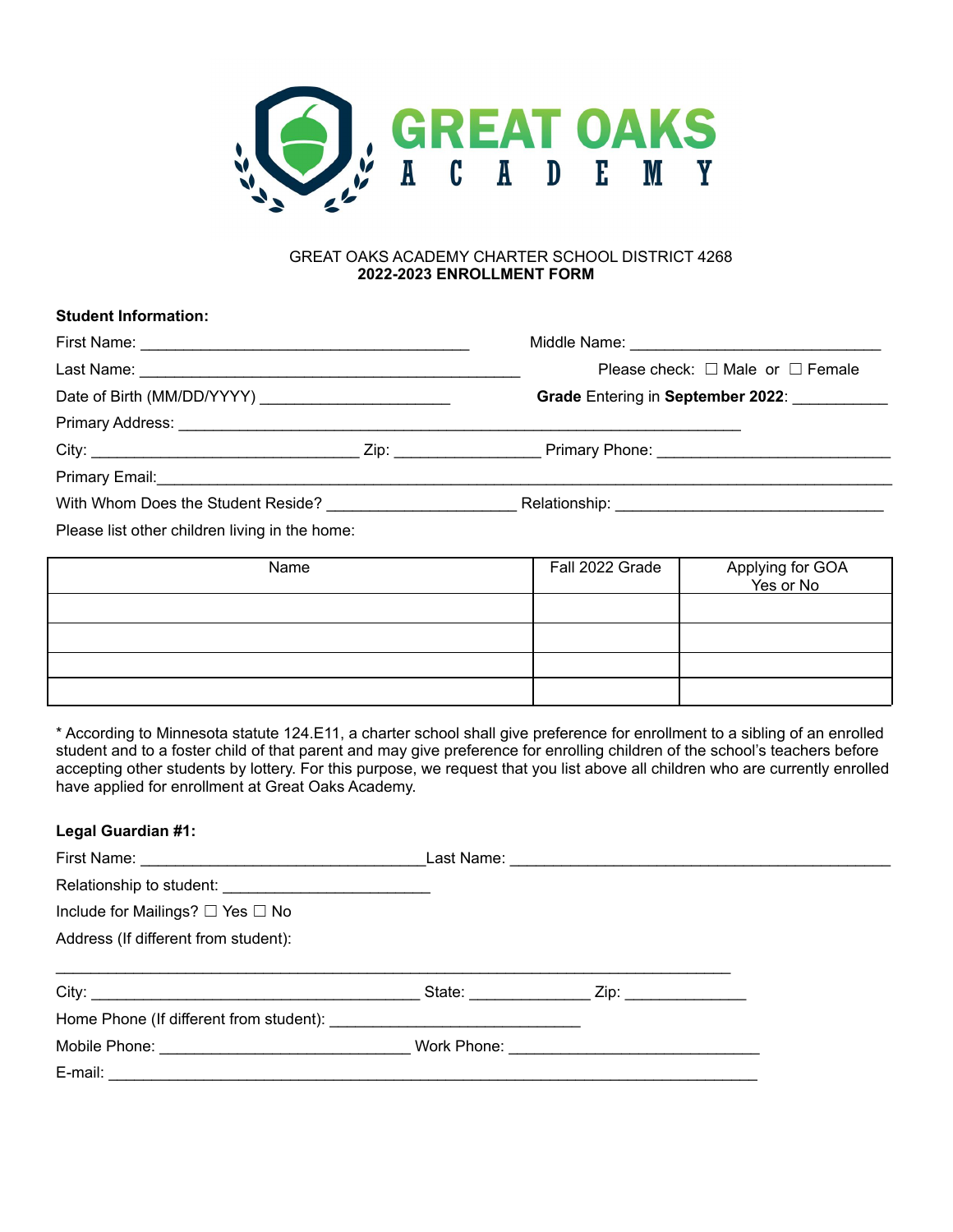| Legal Guardian #2 (if applicable): |  |  |
|------------------------------------|--|--|
|                                    |  |  |
|                                    |  |  |
| Include for Mailings? □ Yes □ No   |  |  |
|                                    |  |  |
|                                    |  |  |
|                                    |  |  |
|                                    |  |  |
|                                    |  |  |

Please answer the following questions regarding the student. Has the student moved to the United States from another country?

No Yes If Yes, Country:

If yes, date the student first entered the United States Month/Day/Year:

If yes, date the student first attended school in the United States Month/Day/Year:

# **Emergency Contact #1- Other Than Parent/Guardians:**

If your child becomes ill at school or if school closes for an emergency please list someone who can care for him/her if we are unable to reach parents/guardians.

| First Name:        | ∟ast Name <sup>.</sup> |
|--------------------|------------------------|
| Relat<br>™uonsnid. | Phone.                 |

# **Emergency Contact #2- Other Than Parent/Guardians:**

| First Name:   | ∟ast Name: |
|---------------|------------|
| Relationship: | Phone:     |

# **Racial Ethnic Information:**

The following data is collected for the purpose of compliance with federal and state civil rights laws. Parents/guardians or age-appropriate students are asked to identify student's ethnicity and race.

# **Part A – Federal. Is student Hispanic/Latino(a)?** *(choose one)*

- $\Box$  No, not Hispanic/Latino(a)
- □ Yes, Hispanic/Latino(a)

# **Part B – Federal. What is student's race?** *(choose one or more)*

- □ American Indian or Alaskan Native
- □ Asian
- ☐ Black or African American
- ☐ Native Hawaiian or other Pacific Islander
- ☐ White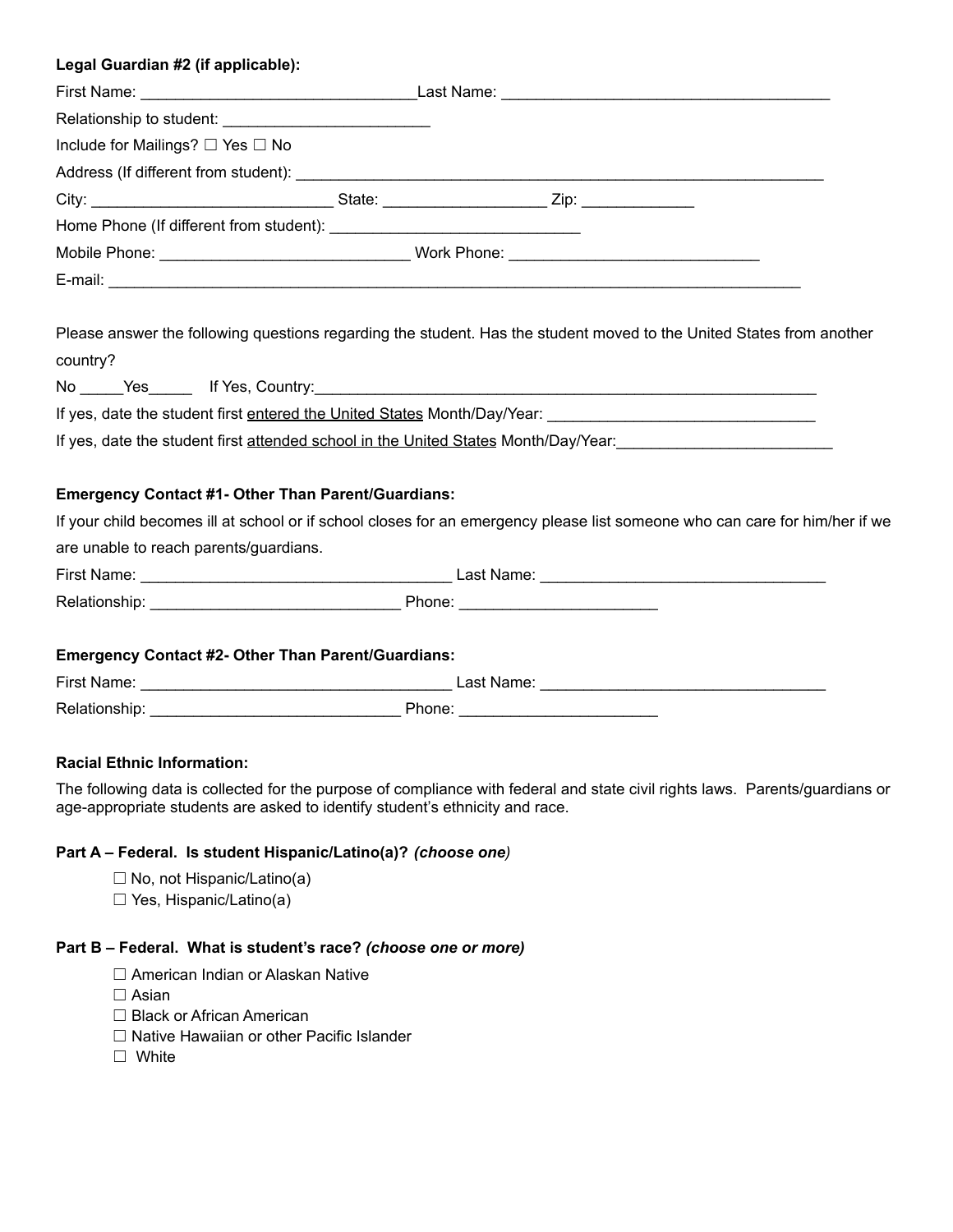# **Part C - State. Please identify a category that best describes student's race and/or ethnicity** *(choose only one)*

□ Hispanic or Latino:

[A person of Cuban, Mexican, Puerto Rican, South or Central American, or other Spanish culture or origin regardless of race.]

☐ American Indian/Alaskan Native;

[Persons having origins in any of the original peoples of North America and maintain cultural identification through tribal affiliation or community recognition]

□ Asian;

[A person having origins in any of the original peoples of the Far East, Southeast Asia or Indian subcontinent including Cambodia, China, India, Japan, Korea, Malaysia, Pakistan, the Philippine Islands, Thailand, and Vietnam.]

□ Black or African American:

[A person having origins in any of the Black racial groups of Africa]

□ Native Hawaiian/Other Pacific Islander;

[A person having origins in any other original peoples of Hawaii, Guam, Samoa, or other Pacific Islands.] ☐ White; or

[A person having origins in any other original peoples of Europe, the Middle East, or North Africa]

□ Two or more races

# **Homeless Status:**

This following information is used to ensure the educational rights and protection for students experiencing homelessness. A homeless individual is one who: (1) lacks a fixed, regular and adequate nighttime residence and(2) includes: (a) children and youths are sharing the housing of other persons due to loss of housing, economic hardship, or a similar reason; are living in motels, hotels, trailer parks, or camping grounds due to the lack of alternative adequate accommodations; are living in emergency or transitional shelter; are abandoned in hospitals; or are awaiting foster care placement; (b) children and youths who have a primary nighttime residence that is a public or private place not designated for or ordinarily used as a regular sleeping accommodation for human beings: and (c) children or youths who are living in cars, parks, public spaces, abandoned buildings, substandard housing, bus or train stations, or similar settings. You are not required to complete the information in this section of the form. If you choose not to complete this section there may be a delay in the provision of services. Teachers, school leaders, and the Minnesota Department of Education (MDE) will have access to this information.

Is the student considered homeless?

☐ Yes

☐ No

If the student is considered homeless, what district and school did the student attend prior to becoming homeless?

 $\_$  ,  $\_$  ,  $\_$  ,  $\_$  ,  $\_$  ,  $\_$  ,  $\_$  ,  $\_$  ,  $\_$  ,  $\_$  ,  $\_$  ,  $\_$  ,  $\_$  ,  $\_$  ,  $\_$  ,  $\_$  ,  $\_$  ,  $\_$  ,  $\_$  ,  $\_$  ,  $\_$  ,  $\_$  ,  $\_$  ,  $\_$  ,  $\_$  ,  $\_$  ,  $\_$  ,  $\_$  ,  $\_$  ,  $\_$  ,  $\_$  ,  $\_$  ,  $\_$  ,  $\_$  ,  $\_$  ,  $\_$  ,  $\_$  ,

\_\_\_\_\_\_\_\_\_\_\_\_\_\_\_\_\_\_\_\_\_\_\_\_\_\_\_\_\_\_\_\_\_\_\_\_\_\_\_\_\_\_\_\_\_\_\_\_\_\_\_\_\_\_\_\_\_\_\_\_\_\_\_\_\_\_\_\_\_\_\_\_\_\_\_\_\_\_\_\_\_\_\_\_\_\_\_\_\_\_\_\_\_\_\_\_

If the student is considered homeless, what district and school is currently serving the location where the student is temporarily living?

# **Previous School Enrollment Information:**

Has the student ever been enrolled in a school before?

☐ Yes

☐ No

List Previous Enrollment (List the most recent)

School #1

School District Name:

School Name: \_\_\_\_\_\_\_\_\_\_\_\_\_\_\_\_\_\_\_\_\_\_\_\_\_\_\_\_\_\_\_\_\_\_\_\_\_\_\_\_\_\_\_\_\_\_\_\_\_\_\_\_ City/State\_\_\_\_\_\_\_\_\_\_\_\_\_\_\_\_\_\_\_\_\_\_\_\_\_

Grade(s) Enrolled: entitled: entitled: withdraw Date:

 $\_$  ,  $\_$  ,  $\_$  ,  $\_$  ,  $\_$  ,  $\_$  ,  $\_$  ,  $\_$  ,  $\_$  ,  $\_$  ,  $\_$  ,  $\_$  ,  $\_$  ,  $\_$  ,  $\_$  ,  $\_$  ,  $\_$  ,  $\_$  ,  $\_$  ,  $\_$  ,  $\_$  ,  $\_$  ,  $\_$  ,  $\_$  ,  $\_$  ,  $\_$  ,  $\_$  ,  $\_$  ,  $\_$  ,  $\_$  ,  $\_$  ,  $\_$  ,  $\_$  ,  $\_$  ,  $\_$  ,  $\_$  ,  $\_$  ,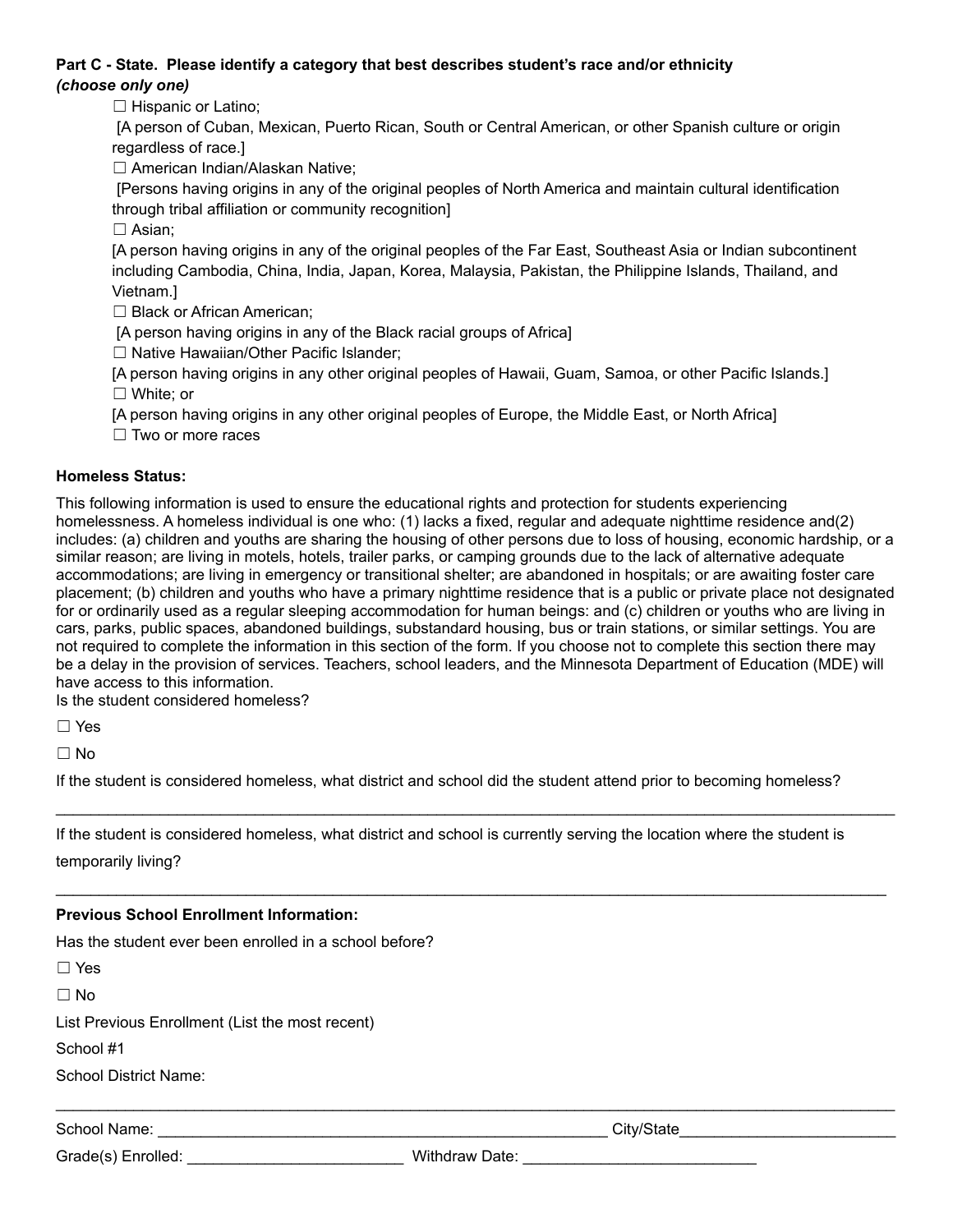# **Special Services:**

Does the student have an IEP (Individualized Education Plan)?

- ☐ Yes
- ☐ No

If yes, what is the student's primary disability (if applicable) (Check all that apply)?

- ☐ Autism Spectrum Disorders
- □ Developmental Cognitive Disability
- ☐ Developmental Delay
- □ Deaf/Hard of Hearing
- □ Emotional/Behavior Disorders
- □ Other Health Disorders
- ☐ Physically Impaired
- ☐ Specific Learning Disability
- □ Speech/Language Impairments
- □ Traumatic Brain Injury
- ☐ Visually Impaired

If your student's disability was not listed above or if you feel more explanation is necessary at this time, please describe. Please feel free to include your student's most recent IEP and evaluation with enrollment documents.

 $\_$  ,  $\_$  ,  $\_$  ,  $\_$  ,  $\_$  ,  $\_$  ,  $\_$  ,  $\_$  ,  $\_$  ,  $\_$  ,  $\_$  ,  $\_$  ,  $\_$  ,  $\_$  ,  $\_$  ,  $\_$  ,  $\_$  ,  $\_$  ,  $\_$  ,  $\_$  ,  $\_$  ,  $\_$  ,  $\_$  ,  $\_$  ,  $\_$  ,  $\_$  ,  $\_$  ,  $\_$  ,  $\_$  ,  $\_$  ,  $\_$  ,  $\_$  ,  $\_$  ,  $\_$  ,  $\_$  ,  $\_$  ,  $\_$  ,  $\_$  ,  $\_$  ,  $\_$  ,  $\_$  ,  $\_$  ,  $\_$  ,  $\_$  ,  $\_$  ,  $\_$  ,  $\_$  ,  $\_$  ,  $\_$  ,  $\_$  ,  $\_$  ,  $\_$  ,  $\_$  ,  $\_$  ,  $\_$  ,  $\_$  ,  $\_$  ,  $\_$  ,  $\_$  ,  $\_$  ,  $\_$  ,  $\_$  ,  $\_$  ,  $\_$  ,  $\_$  ,  $\_$  ,  $\_$  ,  $\_$  ,  $\_$  ,  $\_$  ,  $\_$  ,  $\_$  ,  $\_$  ,  $\_$  ,  $\_$  ,  $\_$  ,  $\_$  ,  $\_$  ,  $\_$  ,  $\_$  ,  $\_$  ,  $\_$  ,  $\_$  ,  $\_$  ,  $\_$  ,  $\_$  ,  $\_$  ,  $\_$  ,  $\_$  ,  $\_$  ,  $\_$  ,  $\_$  ,  $\_$  ,  $\_$  ,  $\_$  ,  $\_$  ,  $\_$  ,  $\_$  ,  $\_$  ,  $\_$  ,  $\_$  ,  $\_$  ,  $\_$  ,  $\_$  ,  $\_$  ,  $\_$  ,  $\_$  ,  $\_$  ,  $\_$  ,  $\_$  ,  $\_$  ,

Does the student have a 504 Education Plan?

☐ Yes

 $\overline{a}$ 

☐ No

Please feel free to include your student's most recent 504 Plan with enrollment documents.

Does your student currently receive ELL (English Language Learner) services?

☐Yes

☐No

Is the student currently enrolled in a Gifted/Talented program?

☐ Yes

☐ No

Has the student ever been expelled from a previous school?

☐ Yes

☐ No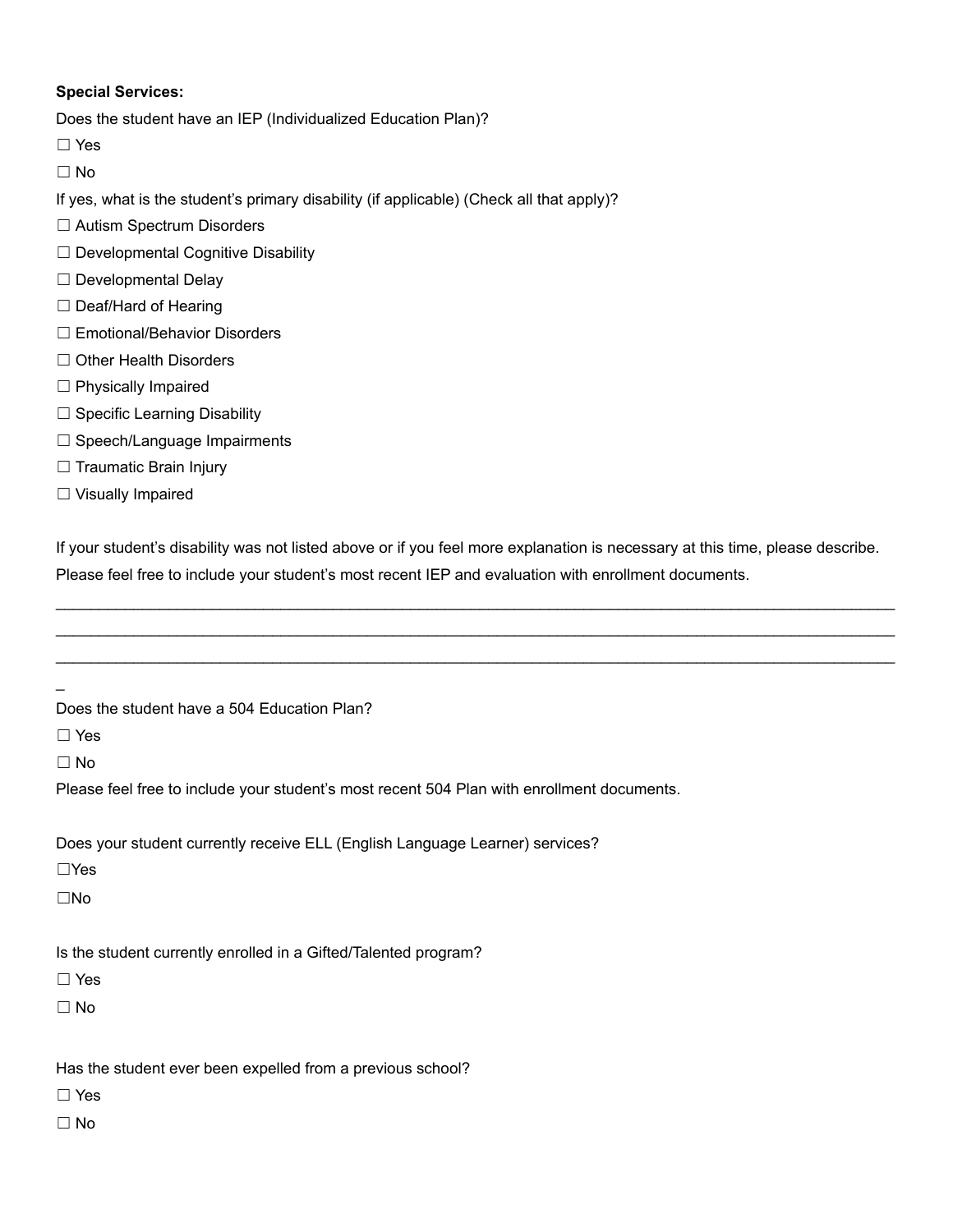The information provided above is current and represents accurate information about the student. Parent/Legal Guardian Printed Name:

 $\_$  ,  $\_$  ,  $\_$  ,  $\_$  ,  $\_$  ,  $\_$  ,  $\_$  ,  $\_$  ,  $\_$  ,  $\_$  ,  $\_$  ,  $\_$  ,  $\_$  ,  $\_$  ,  $\_$  ,  $\_$  ,  $\_$  ,  $\_$  ,  $\_$  ,  $\_$ 

 $\mathcal{L}_\mathcal{L} = \{ \mathcal{L}_\mathcal{L} = \{ \mathcal{L}_\mathcal{L} = \{ \mathcal{L}_\mathcal{L} = \{ \mathcal{L}_\mathcal{L} = \{ \mathcal{L}_\mathcal{L} = \{ \mathcal{L}_\mathcal{L} = \{ \mathcal{L}_\mathcal{L} = \{ \mathcal{L}_\mathcal{L} = \{ \mathcal{L}_\mathcal{L} = \{ \mathcal{L}_\mathcal{L} = \{ \mathcal{L}_\mathcal{L} = \{ \mathcal{L}_\mathcal{L} = \{ \mathcal{L}_\mathcal{L} = \{ \mathcal{L}_\mathcal{$ 

Parent/Legal Guardian Signature:

#### **NOTE TO PARENTS:**

- . In order to enroll for kindergarten, students must turn 5 on or before September 1 of enrollment year.
- **▪ Lottery will be conducted in accordance to our enrollment policy if applicable.**

Great Oaks Academy will provide equal educational opportunity for all students and will not unlawfully discriminate on the basis of race, color, creed, religion, national origin, sex, marital status, parental status, status with regard to public assistance, disability, sexual orientation **or age. Moreover, Great Oaks Academy also makes reasonable accommodations for students with disabilities.**

#### **Please return enrollment paperwork to:**

# **Great Oaks Academy**

6300 212<sup>th</sup> Street West

Farmington, MN 55024

Email [-info@greatoaksacademymn.com](mailto:-info@greatoaksacademymn.com)

651-615-0499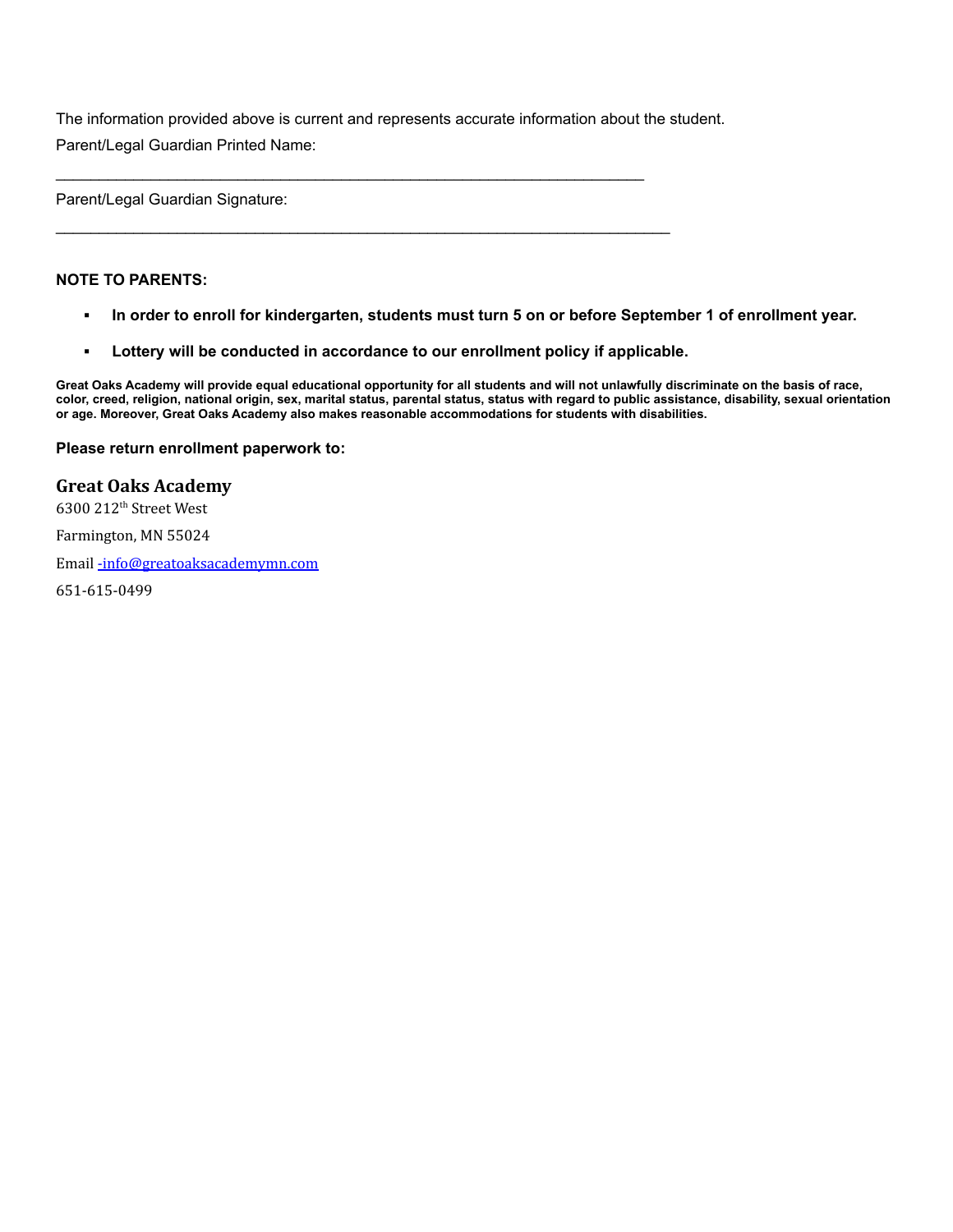I hereby request that all educational, special education, health records and reports now on file concerning the following student be released to Great Oaks Academy, a Minnesota public charter school district #4268.

| First Name:<br>Middle Name:                                                                          | Last Name:                                                                                                            |                         |                                                                                                         |  |
|------------------------------------------------------------------------------------------------------|-----------------------------------------------------------------------------------------------------------------------|-------------------------|---------------------------------------------------------------------------------------------------------|--|
| Date of Birth:<br>(MM/DD/YYYY)<br>Grade Enrolling 2022-2023:                                         |                                                                                                                       | Start Date: Start Date: |                                                                                                         |  |
| <b>School Information</b>                                                                            |                                                                                                                       |                         |                                                                                                         |  |
| School the child is leaving:                                                                         |                                                                                                                       |                         |                                                                                                         |  |
| School Address:                                                                                      | School Phone: School Fax:                                                                                             |                         |                                                                                                         |  |
|                                                                                                      |                                                                                                                       |                         |                                                                                                         |  |
|                                                                                                      |                                                                                                                       |                         |                                                                                                         |  |
|                                                                                                      |                                                                                                                       |                         |                                                                                                         |  |
| The following records are requested: (Please send the entire student records file.)                  |                                                                                                                       |                         |                                                                                                         |  |
| MARSS #<br>$\bullet$                                                                                 |                                                                                                                       |                         |                                                                                                         |  |
|                                                                                                      |                                                                                                                       |                         |                                                                                                         |  |
| $\bullet$<br>$\bullet$                                                                               |                                                                                                                       |                         | Official School Records (transcript, progress reports, attendance and behavior records, and ELL scores) |  |
| Grades for the current year and at the time of the withdrawal<br>$\bullet$                           |                                                                                                                       |                         |                                                                                                         |  |
| Numerical equivalent for letter grade (if applicable)<br>$\bullet$                                   |                                                                                                                       |                         |                                                                                                         |  |
| Health and Immunization Records<br>$\bullet$                                                         |                                                                                                                       |                         |                                                                                                         |  |
| Athletic physical card                                                                               |                                                                                                                       |                         |                                                                                                         |  |
| Special Education Records, including IEP, Evaluation Report and Progress Report                      |                                                                                                                       |                         |                                                                                                         |  |
| 504 Plan<br>Achievement and Intelligence Tests scores<br>$\bullet$                                   |                                                                                                                       |                         |                                                                                                         |  |
| Psychological Records/ Consultations<br>$\bullet$                                                    |                                                                                                                       |                         |                                                                                                         |  |
| Students behavioral and discipline records<br>$\bullet$                                              |                                                                                                                       |                         |                                                                                                         |  |
| I hereby authorize and grant permission for the release and transfer of the above-mentioned records: |                                                                                                                       |                         |                                                                                                         |  |
|                                                                                                      |                                                                                                                       |                         | Date                                                                                                    |  |
|                                                                                                      |                                                                                                                       |                         | Print Parent/Guardian                                                                                   |  |
| Name                                                                                                 | <u> 1989 - Johann Harry Harry Harry Harry Harry Harry Harry Harry Harry Harry Harry Harry Harry Harry Harry Harry</u> |                         | Date                                                                                                    |  |

Great Oaks Academy sends and requests copies of student records when a student transfers into or out of the school, in compliance with the Family Educational Rights and Data Privacy Act of 1974 and the Minnesota Data Practices Act. Please mail the requested information and direct all inquiries to:

# **Great Oaks Academy**

6300 212 th Street West Farmington, MN 55024 Email [-info@greatoaksacademymn.com](mailto:-info@greatoaksacademymn.com) 651-615-0499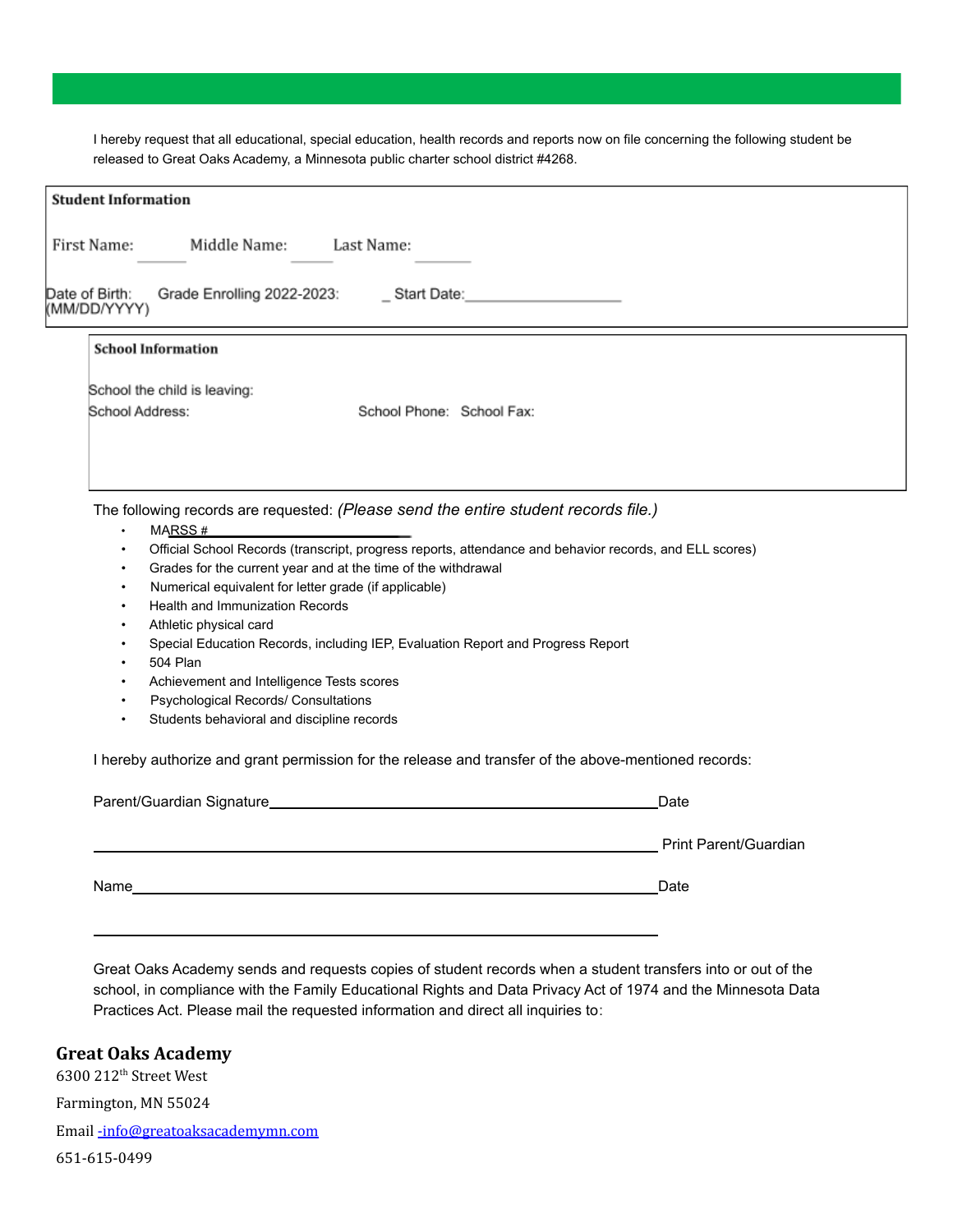Minnesota Statute requires that all preschoolers be screened before entering public and some private kindergarten programs. This service is free of charge through your child's home school district. Charter school students are not required to participate in early childhood screening. While not required for charter schools, Great Oaks Academy strongly urges parents to have their child screened and to provide those results to Great Oaks prior to the start of the school year to assist with program planning. If your child does go through screening in your resident district, please let us know so we can contact the district for that information. As part of our commitment to academic excellence, our Kindergarten teachers will assess all incoming students to determine appropriate levels of instruction. These assessments will start in September and continue throughout the school year.

|                      | Check which of the following applies:                                                                                                                                                                                                                                                                    |                               |  |
|----------------------|----------------------------------------------------------------------------------------------------------------------------------------------------------------------------------------------------------------------------------------------------------------------------------------------------------|-------------------------------|--|
| $\Box$               | My child HAS participated in early childhood screening in the<br>school district. Please attach results, if possible. (school district name/number)                                                                                                                                                      |                               |  |
| $\Box$               | My child <b>WILL</b> participate in early childhood screening in<br>the <u>second and the second and the second second and the second second second second second second second second second second second second second second second second second second second second second second second seco</u> |                               |  |
|                      | school district.                                                                                                                                                                                                                                                                                         | (school district name/number) |  |
| $\Box$               | My child HAS NOT and WILL NOT participate in any early childhood screening.                                                                                                                                                                                                                              |                               |  |
| $\Box$               | My child has received ECSE services from                                                                                                                                                                                                                                                                 |                               |  |
|                      |                                                                                                                                                                                                                                                                                                          | (school district name/number) |  |
| Parent/Guardian Name | hereby authorize and grant permission for the release and transfer of the above-mentioned records.<br>Parent/Guardian Signature<br>Date                                                                                                                                                                  | Print                         |  |
|                      |                                                                                                                                                                                                                                                                                                          |                               |  |

Great Oaks Academy sends and requests copies of student records when a student transfers into or out of the school, in compliance with the Family Educational Rights and Data Privacy Act of 1974 and the Minnesota Data Practices Act . Please mail the requested information and direct all inquiries to:

# **Great Oaks Academy**

6300 212 th Street West

Farmington, MN 55024

Email [-info@greatoaksacademymn.com](mailto:-info@greatoaksacademymn.com)

651-615-0499

h P  $\overline{P}$